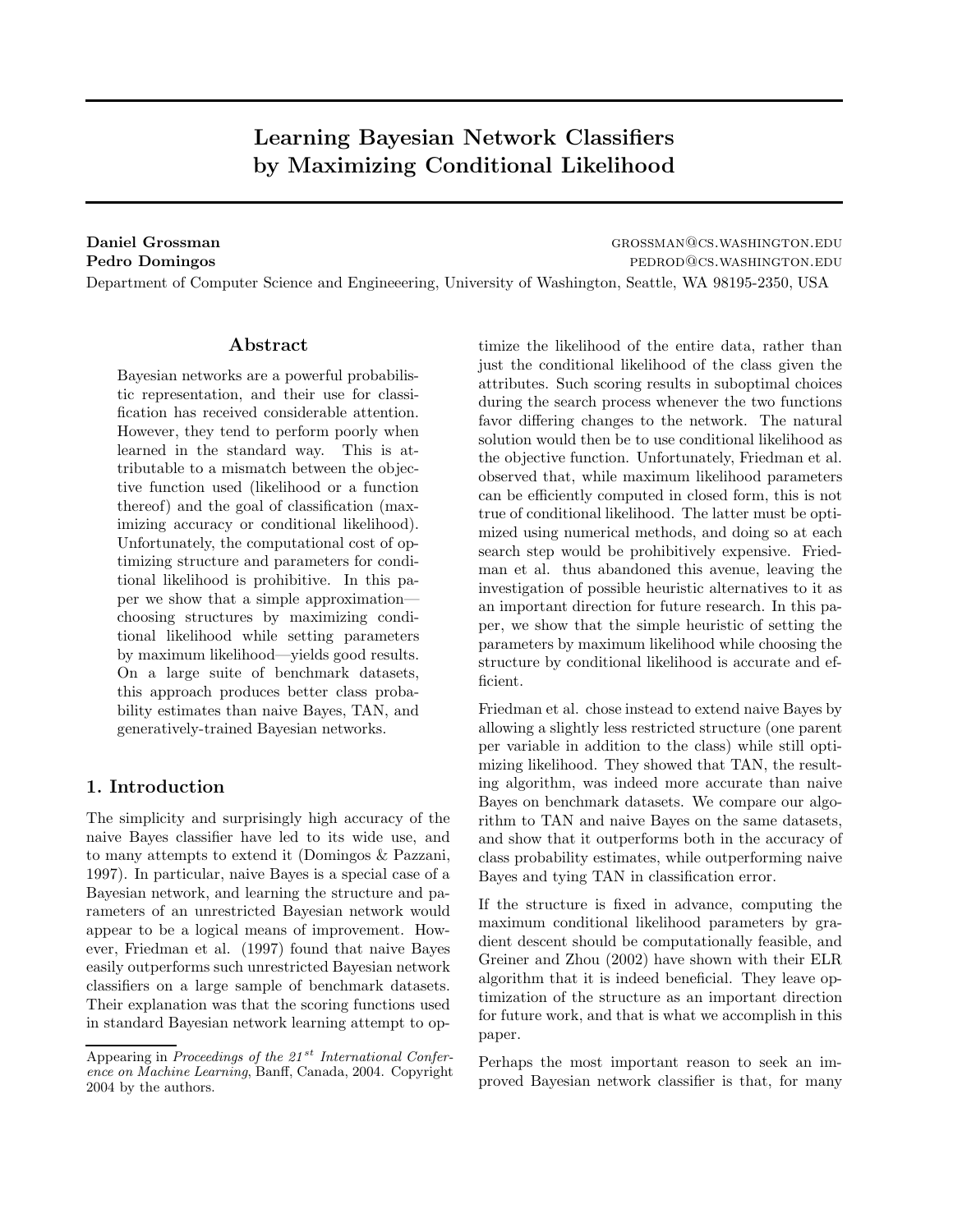applications, high accuracy in class predictions is not enough; accurate estimates of class probabilities are also desirable. For example, we may wish to rank cases by probability of class membership (Provost & Domingos, 2003), or the costs associated with incorrect predictions may be variable and not known precisely at learning time (Provost & Fawcett, 2001). In this case, knowing the class probabilities allows the learner to make optimal decisions at classification time, whatever the misclassification costs (Duda & Hart, 1973). More generally, a classifier is often only one part of a larger decision process, and outputting accurate class probabilities increases its utility to the process.

We begin by reviewing the essentials of learning Bayesian networks. We then present our algorithm, followed by experimental results and their interpretation. The paper concludes with a discussion of related and future work.

#### 2. Bayesian Networks

A Bayesian network (Pearl, 1988) encodes the joint probability distribution of a set of  $v$  variables,  ${x_1, \ldots, x_v}$ , as a directed acyclic graph and a set of conditional probability tables (CPTs). (In this paper we assume all variables are discrete, or have been prediscretized.) Each node corresponds to a variable, and the CPT associated with it contains the probability of each state of the variable given every possible combination of states of its parents. The set of parents of  $x_i$ , denoted  $\pi_i$ , is the set of nodes with an arc to  $x_i$  in the graph. The structure of the network encodes the assertion that each node is conditionally independent of its non-descendants given its parents. Thus the probability of an arbitrary event  $X = (x_1, \ldots, x_v)$  can be computed as  $P(X) = \prod_{i=1}^{v} P(x_i | \pi_i)$ . In general, encoding the joint distribution of a set of  $v$  discrete variables requires space exponential in v; Bayesian networks reduce this to space exponential in  $\max_{i \in \{1,...,v\}} |\pi_i|$ .

#### 2.1. Learning Bayesian Networks

Given an i.i.d. training set  $D = \{X_1, \ldots, X_d, \ldots, X_n\},\$ where  $X_d = (x_{d,1}, \ldots, x_{d,v})$ , the goal of learning is to find the Bayesian network that best represents the joint distribution  $P(x_{d,1}, \ldots, x_{d,v})$ . One approach is to find the network B that maximizes the likelihood of the data or (more conveniently) its logarithm:

$$
LL(B|D) = \sum_{d=1}^{n} \log P_B(X_d) = \sum_{d=1}^{n} \sum_{i=1}^{v} \log P_B(x_{d,i} | \pi_{d,i})
$$
\n(1)

When the structure of the network is known, this reduces to estimating  $p_{ijk}$ , the probability that variable i is in state  $k$  given that its parents are in state  $j$ , for all  $i, j, k$ . When there are no examples with missing values in the training set and we assume parameter independence, the maximum likelihood estimates are simply the observed frequency estimates  $\hat{p}_{ijk} = n_{ijk}/n_{ij}$ , where  $n_{ijk}$  is the number of occurrences in the training set of the k<sup>th</sup> state of  $x_i$  with the j<sup>th</sup> state of its parents, and  $n_{ij}$  is the sum of  $n_{ijk}$  over all k.

In this paper we assume no missing data throughout, and focus on the problem of learning network structure. Chow and Liu (1968) provide an efficient algorithm for the special case where each variable has only one parent. Solution methods for the general (intractable) case fall into two main classes: independence tests (Spirtes et al., 1993) and searchbased methods (Cooper & Herskovits, 1992; Heckerman et al., 1995). The latter are probably the most widely used, and we focus on them in this paper. We assume throughout that hill-climbing search is used; this was found by Heckerman et al. to yield the best combination of accuracy and efficiency. Hill-climbing starts with an initial network, which can be empty, random, or constructed from expert knowledge. At each search step, it creates all legal variations of the current network obtainable by adding, deleting, or reversing any single arc, and scores these variations. The best variation becomes the new current network, and the process repeats until no variation improves the score.

Since on average adding an arc never decreases likelihood on the training data, using the log likelihood as the scoring function can lead to severe overfitting. This problem can be overcome in a number of ways. The simplest one, which is often surprisingly effective, is to limit the number of parents a variable can have. Another alternative is to add a complexity penalty to the log-likelihood. For example, the MDL method (Lam & Bacchus, 1994) minimizes  $MDL(B|D) = \frac{1}{2}m \log n - LL(S|D)$ , where m is the number of parameters in the network. In both these approaches, the parameters of each candidate network are set by maximum likelihood, as in the known-structure case. Finally, the full Bayesian approach (Cooper & Herskovits, 1992; Heckerman et al., 1995) maximizes the *Bayesian Dirichlet* (BD) score

$$
P(B_S, D) = P(B_S)P(D|B_S)
$$
  
=  $P(B_S) \prod_{i=1}^{v} \prod_{j=1}^{q_i} \frac{\Gamma(n'_{ij})}{\Gamma(n'_{ij} + n_{ij})} \prod_{k=1}^{r_i} \frac{\Gamma(n'_{ijk} + n_{ijk})}{\Gamma(n'_{ijk})}$  (2)

where  $B<sub>S</sub>$  is the structure of network B,  $\Gamma$ () is the gamma function,  $q_i$  is the number of states of the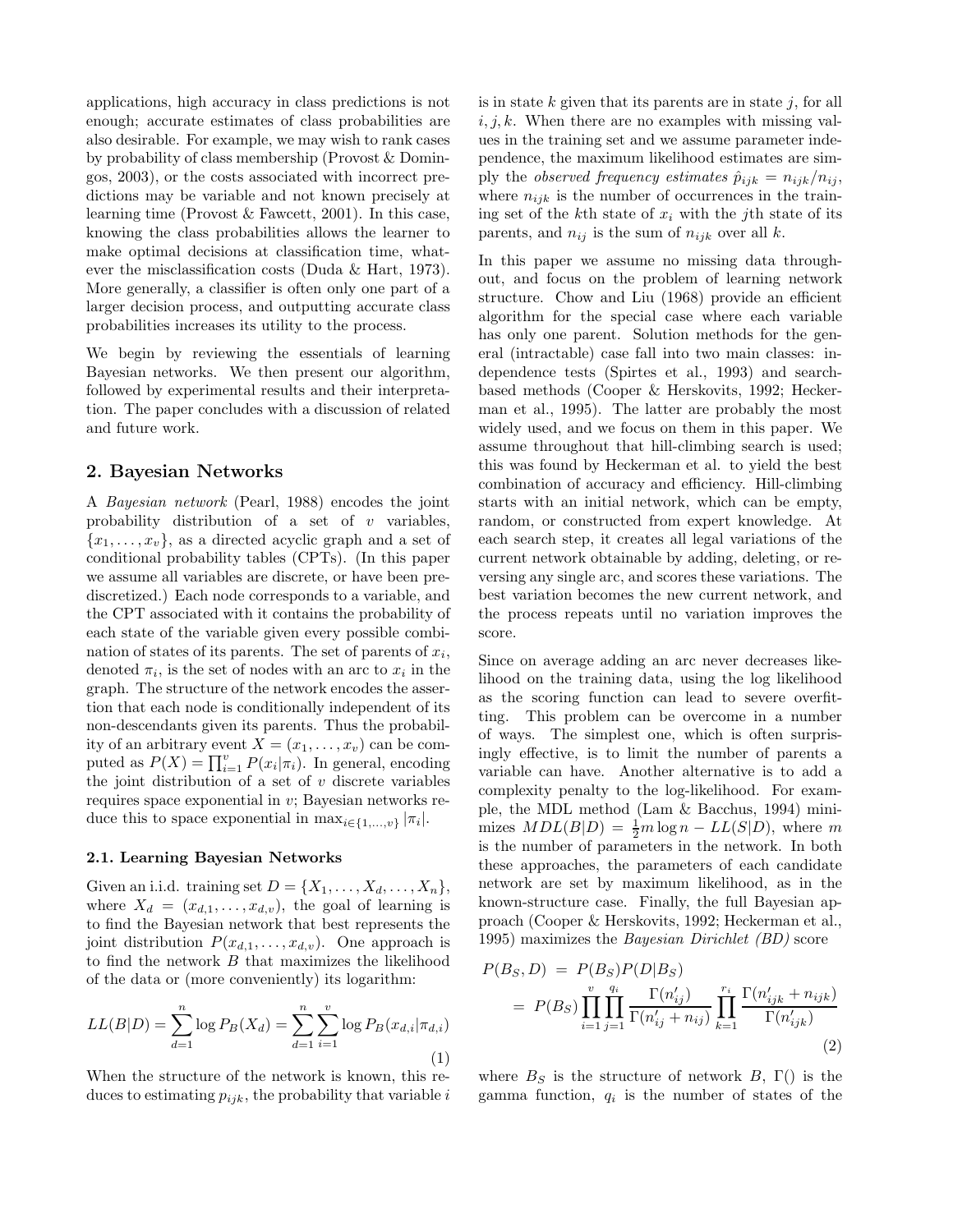Cartesian product of  $x_i$ 's parents, and  $r_i$  is the number of states of  $x_i$ .  $P(B_S)$  is the prior probability of the structure, which Heckerman et al. set to an exponentially decreasing function of the number of differing arcs between  $B<sub>S</sub>$  and the initial (prior) network. Each multinomial distribution for  $x_i$  given a state of its parents has an associated Dirichlet prior distribution with parameters  $n'_{ijk}$ , with  $n'_{ij} = \sum_{k=1}^{r_i} n'_{ijk}$ . These parameters can be thought of as equivalent to seeing  $n'_{ijk}$ occurrences of the corresponding states in advance of the training examples. In this approach, the network parameters are not set to specific values; rather, their entire posterior distribution is implicitly maintained and used. The BD score is the result of integrating over this distribution. See Heckerman (1999) for a more detailed introduction to learning Bayesian networks.

#### 2.2. Bayesian Network Classifiers

The goal of classification is to correctly predict the value of a designated discrete *class* variable  $y = x<sub>v</sub>$ given a vector of *predictors* or *attributes*  $(x_1, \ldots, x_{v-1})$ . If the performance measure is accuracy (i.e., the fraction of correct predictions made on a test sample), the optimal prediction for  $(x_1, \ldots, x_{v-1})$  is the class that maximizes  $P(y|x_1, \ldots, x_{v-1})$  (Duda & Hart, 1973). If we have a Bayesian network for  $(x_1, \ldots, x_v)$ , these probabilities can be computed by inference over it. In particular, the *naive Bayes classifier* is a Bayesian network where the class has no parents and each attribute has the class as its sole parent. Friedman et al.'s (1997) TAN algorithm uses a variant of the Chow and Liu (1968) method to produce a network where each variable has one other parent in addition to the class. More generally, a Bayesian network learned using any of the methods described above can be used as a classifier. All of these are generative models in the sense that they are learned by maximizing the log likelihood of the entire data being generated by the model,  $LL(B|D)$ , or a related function. However, for classification purposes only the conditional log likeli*hood*  $CLL(B|D)$  of the class given the attributes is relevant, where

$$
CLL(B|D) = \sum_{d=1}^{n} \log P_B(y_d | x_{d,1}, \dots, x_{d,v-1}).
$$
 (3)

Notice  $LL(B|D) = CLL(B|D) + \sum_{d=1}^{n} \log P_B(x_{d,1},$  $\dots, x_{d,v-1}$ ). Maximizing  $LL(B|D)$  can lead to underperforming classifiers, particularly since in practice the contribution of  $CLL(B|D)$  is likely to be swamped by the generally much larger (in absolute value)  $\log P_B(x_{d,1}, \ldots, x_{d,v-1})$  term. A better approach would presumably be to use  $CLL(B|D)$  by itself as the objective function. This would be a form of discriminative learning, because it would focus on correctly discriminating between classes. The problem with this approach is that, unlike  $LL(B|D)$  (Equation 1),  $CLL(B|D)$  =  $\sum_{d=1}^{n} \log [P_B(x_{d,1}, \ldots, x_{d,v-1}, y) / P_B(x_{d,1}, \ldots, x_{d,v-1})]$ does not decompose into a separate term for each variable, and as a result there is no known closed form for the optimal parameter estimates. When the structure is known, locally optimal estimates can be found by a numeric method such as conjugate gradient with line search (Press et al., 1992), and this is what Greiner and Zhou's (2002) ELR algorithm does. When the structure is unknown, a new gradient descent is required for each candidate network at each search step. The computational cost of this is presumably prohibitive. In this paper we verify this, and propose and evaluate a simple alternative: using conditional likelihood to guide structure search, while approximating parameters by their maximum likelihood estimates.

#### 3. The BNC Algorithm

We now introduce BNC, an algorithm for learning the structure of a Bayesian network classifier by maximizing conditional likelihood. BNC is similar to the hillclimbing algorithm of Heckerman et al. (1995), except that it uses the conditional log likelihood of the class as the primary objective function. BNC starts from an empty network, and at each step considers adding each possible new arc (i.e., all those that do not create cycles) and deleting or reversing each current arc. BNC pre-discretizes continuous values and ignores missing values in the same way that TAN (Friedman et al., 1997) does.

We consider two versions of BNC. The first,  $BNC-nP$ , avoids overfitting by limiting its networks to a maximum of  $n$  parents per variable. Parameters in each network are set to their maximum likelihood values. (In contrast, full optimization of both structure and parameters, described more fully in Section 4, would set the parameters to their maximum conditional likelihood values.) The network is then scored using the conditional log likelihood  $CLL(B|D)$  (Equation 3). The rationale for this approach is that computing maximum likelihood parameter estimates is extremely fast, and, for an optimal structure, they are asymptotically equivalent to the maximum conditional likelihood ones (Friedman et al., 1997).

The second version, BNC-MDL, is the same as BNCnP, except that instead of limiting the number of parents, the scoring function  $CMDL(B|D) = \frac{1}{2}m \log n -$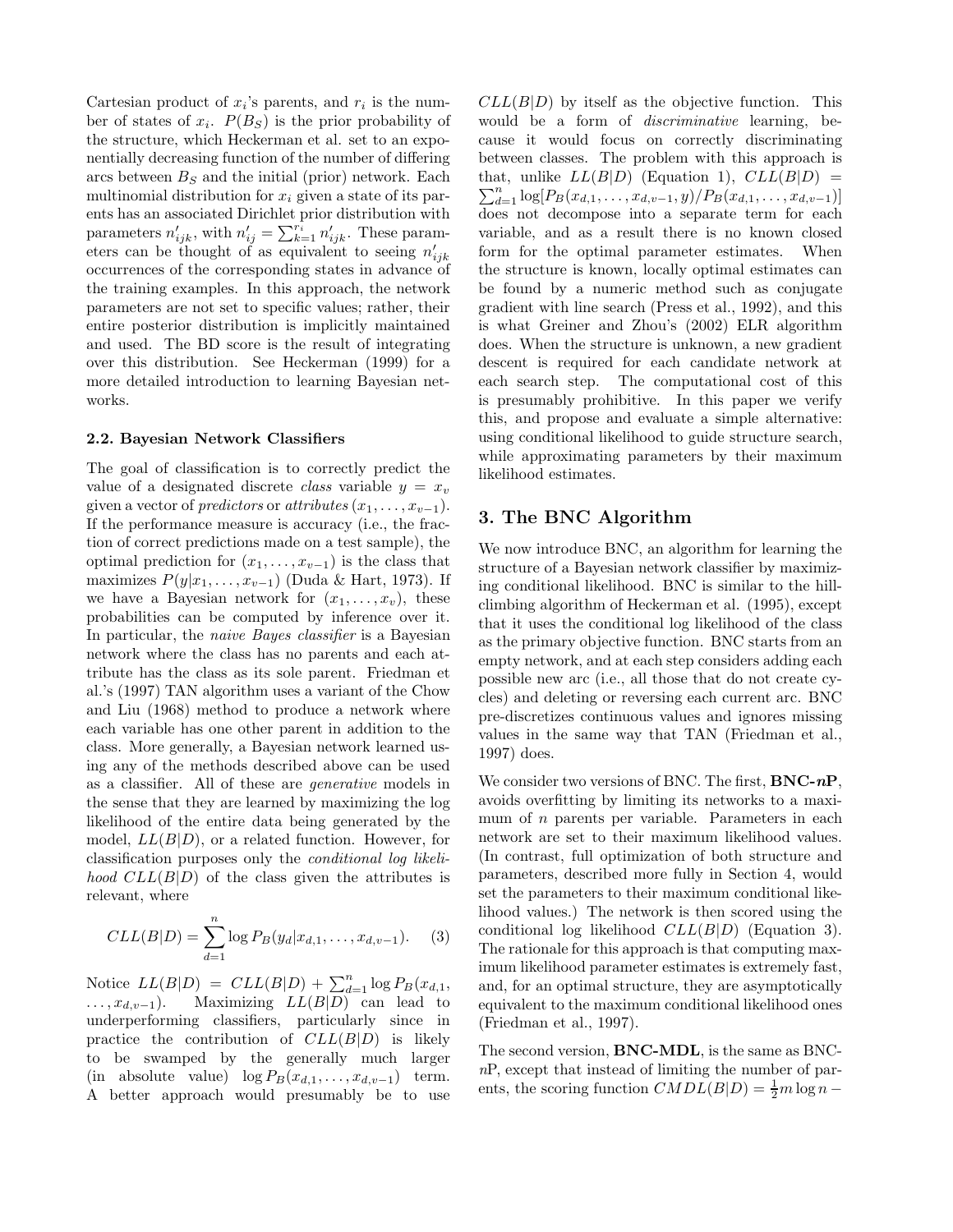$CLL(S|D)$  is used, where m is the number of parameters in the network and  $n$  is the training set size.

The goal of BNC is to produce accurate class probability estimates. If correct class predictions are all that is required, a Bayesian network classifier could in principle be learned simply by using the training-set accuracy as the objective function (together with some overfitting avoidance scheme). While trying this is an interesting item for future work, we note that even in this case the conditional likelihood may be preferable, because it is a more informative and more smoothlyvarying measure, potentially leading to an easier optimization problem.

# 4. Experiments

To gauge the performance of our BNC variants for the task of classification, we evaluated them and several alternative learning methods on the 25 benchmark datasets used by Friedman et al. (1997). These include 23 datasets from the UCI repository (Blake & Merz, 2000) and 2 extra datasets developed by Kohavi and John (1997) for feature selection experiments. We used the same experimental procedure as Friedman et al., choosing either 5-fold cross-validation or holdout testing for each domain by the same criteria. In all cases, we measured both the conditional log likelihood (CLL) of the test data given the learned model, and the model's classification error rate (ERR).

#### 4.1. Full Structure and Parameter Optimization

We first compared BNC to optimizing both structure and parameters for conditional log likelihood, to the extent possible given the computational resources available. In this version, the parameters of each alternative network at each search step are set to their (locally) maximum conditional likelihood values by the conjugate gradient method with line search, as in Greiner and Zhou (2002). The parameters are first initialized to their maximum likelihood values, and the best stopping point for the gradient descent is then found by two-fold cross-validation (this is necessary to prevent overfitting of the parameters).

Clearly, examining hundreds of networks per search step and performing gradient descent over all of the training data for each structure is impractical. For the smallest datasets in our experiments, full optimization was possible but took two orders of magnitude longer to complete than BNC (which requires several minutes on a 1 GHz Pentium 3 processor). To experiment on larger datasets, we introduced two variations. First,

we used only 200 randomly-chosen samples for gradient descent, keeping the full training set to score networks and to fit the final parameters. This makes the running time of gradient descent independent of the training set size, while degrading the optimization only by increasing the variance of the objective function. Second, we imposed a maximum number of line searches for the gradient descent on each network. This takes advantage of the fact that the greatest improvement in the objective function is often obtained in the first few iterations.

These alterations sped up the full optimization approach to the point where small domains (i.e., those with few attributes) such as core, diabetes, and shuttle-small, could be completed within an hour or two. Medium-sized domains (e.g., heart, cleve, breast) required on the order of five hours runtime. One of the larger domains, segment, was tried on a 2.4 GHz machine and was still running two days later when we terminated the process. The completed experiments revealed that neither the full optimization nor the accelerated versions produced better results than those obtained by BNC. We thus conclude that, at least for small to medium datasets, full optimization is unlikely to be worth the computational cost.

#### 4.2. Structure Optimization

We compared BNC with the following algorithms:

- C4.5, for which we obtain only classification error results.
- The naive Bayes classifier (NB).
- The tree-augmented naive Bayes (TAN) algorithm from Friedman et al. (1997).
- HGC, the original Bayesian network structure search algorithm from Heckerman et al. (1995) that utilizes the Bayesian Dirichlet (BD) score (with Dirichlet parameters  $n'_{ijk} = 1$  and structure prior parameter  $\kappa = 0.1$ ).
- Two basic maximum likelihood learners, one using the MDL score (ML-MDL) and the other restricted to a maximum of two parents per node (ML-2P). We also tried higher maximum numbers of parents, but these did not produce better results.
- NB-ELR and TAN-ELR, NB and TAN with parameters optimized for conditional log likelihood as in Greiner and Zhou (2002).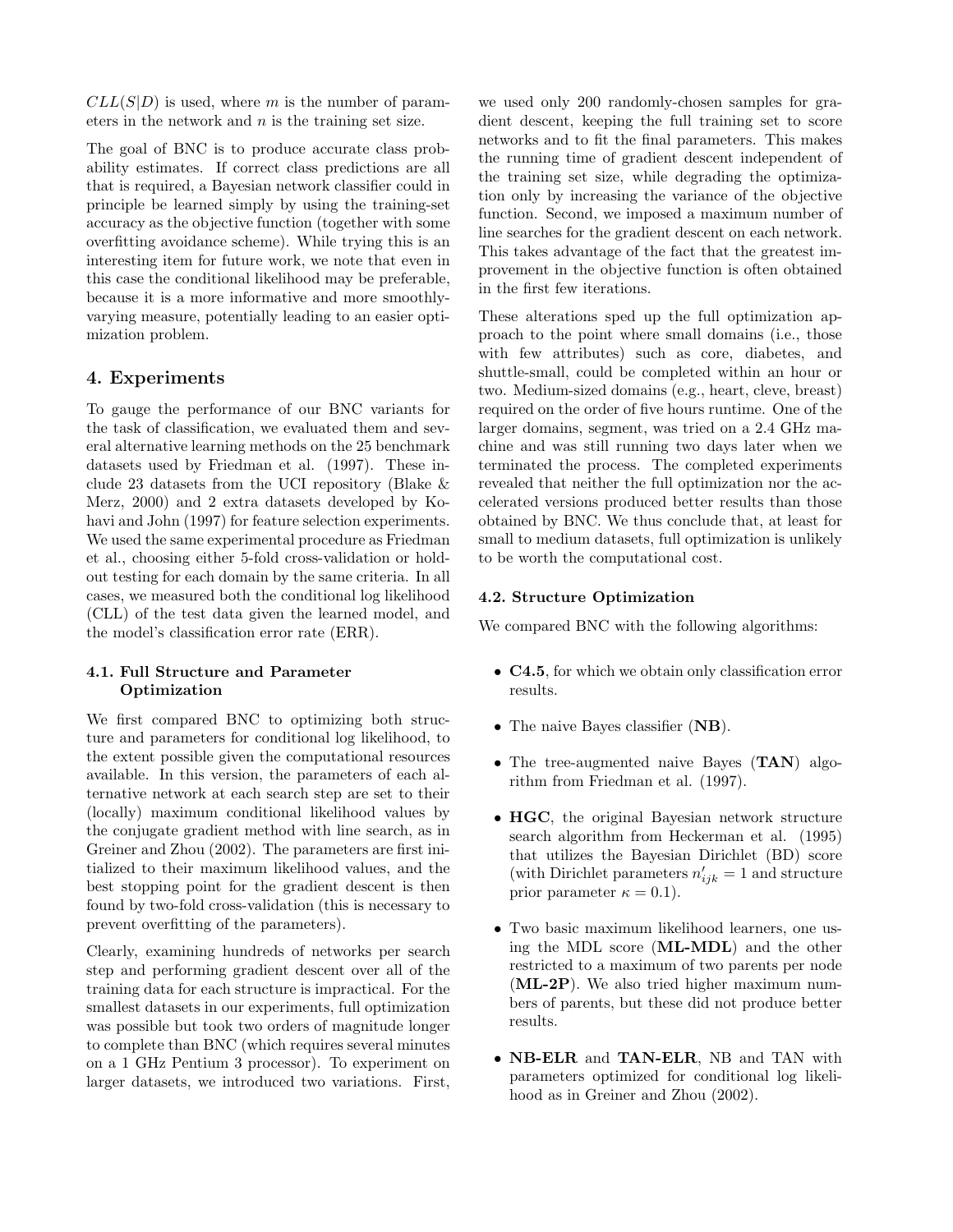Mean negative-CLL and ERR data from BNC and the competing algorithms are presented in Tables 1 and 2, respectively. One-standard-deviation bars for those data points appear in the corresponding graphs in Figures 1 and 2. In both figures, points above the  $y = x$ diagonal are datasets for which BNC achieved better results than the competing algorithm. The significance values we report for these results below were obtained using the Wilcoxon paired-sample signed-ranks test.

We also compared different versions of BNC. As with ML-2P, we found that increasing the maximum number of parents per node in BNC-nP did not yield improved results beyond the two-parent version. BNC-2P outperformed BNC-MDL at the  $p < .01$  and  $p \leq .001$  significance levels for CLL and ERR, respectively. A similar comparison showed that ML-2P likewise outperforms ML-MDL in both measures. These observations suggest that the MDL penalty is not well suited to the task of training Bayesian network classifiers, a conclusion consistent with previous results (e.g., Chickering and Heckerman (1997), Allen and Greiner (2000)) showing that MDL does not perform well for learning Bayesian networks. We thus used BNC-2P as the default version for comparison with other algorithms.

We see in Figures 1a and 2a that BNC-2P outperforms NB on both classification error  $(p < .06)$  and CLL  $(p < .001)$ . BNC-2P and TAN have similar error rates (Figure 2b), but BNC outperforms TAN in conditional likelihood with significance  $p < .06$  (Figure 1b). On these 25 datasets, NB performs about as well as C4.5 in terms of classification error. TAN, originally suggested as a superior alternative to C4.5 (Friedman et al., 1997), attained a significance level of only  $p < .24$  against it in our experiments, whereas BNC-2P fared slightly better with  $p < .20$ . HGC, Heckerman et al.'s (1995) algorithm for learning unrestricted Bayesian networks, falls well below BNC in both the CLL and ERR metrics  $(p < .015, p < .006)$ (Figures 1c and 2c). As mentioned above, ML-MDL substantially underperforms other algorithms. ML-2P (Figures 1d and 2d) is competitive with BNC-2P in terms of conditional log likelihood, but BNC-2P outperforms it in classification accuracy in a large majority of the domains  $(p < .069)$ .

Finally, in Figures 1e,f and 2e,f we see that BNC-2P outperformed NB-ELR and TAN-ELR in CLL, while obtaining similar error rates. We also applied ELR optimization to the networks produced by BNC-2P. In all domains, ELR either converged to the original maximum likelihood parameters or to worse-performing ones. This is consistent with Greiner and Zhou's

(2002) observation that parameter optimization is less helpful for structures that are closer to the "true" one, and further supports the use of BNC. An additional advantage of BNC relative to ELR is that optimizing structure is arguably preferable to optimizing parameters, in that the networks it produces may give a human viewer more insight into the domain. Maximum likelihood parameters are also much more interpretable than conditional likelihood ones.

We suspect that there may be further performance differences between BNC and other algorithms that the benchmark datasets used in these experiments are too small and simple to elicit. For example, the advantage of discriminative over generative training should be larger in domains with a large number of attributes, and/or when the dependency structure of the domain is too complex to capture empirically given the available data. Conducting experiments in such domains is thus a key area for future research.

# 5. Related Work

The issue of discriminative vs. generative learning has received considerable attention in recent years (e.g., Rubinstein and Hastie (1997)). It is now well understood that, although in the infinite-data limit an unrestricted maximum-likelihood learner is necessarily optimal, at finite sample sizes discriminative training is often preferable (Vapnik, 1998). As a result, there has been considerable work developing discriminative learning algorithms for probabilistic representations (e.g., the conditional EM algorithm (Jebara & Pentland, 1999) and maximum entropy discrimination (Jaakkola et al., 1999)). This paper falls into this line of research.

Ng and Jordan (2002) show that, for very small sample sizes, generatively trained naive Bayes classifiers can outperform discriminatively trained ones. This is consistent with the fact that, for the same representation, discriminative training has lower bias and higher variance than generative training, and the variance term dominates at small sample sizes (Domingos & Pazzani, 1997; Friedman, 1997). For the dataset sizes typically found in practice, however, their results, ours, and those of Greiner and Zhou (2002) all support the choice of discriminative training.

Discriminatively-trained naive Bayes classifiers are known in the statistical literature as logistic regression (Agresti, 1990). Our work can thus be viewed as an extension of the latter to include structure learning. Discriminative learning of Bayesian network structure has received some attention in the speech recognition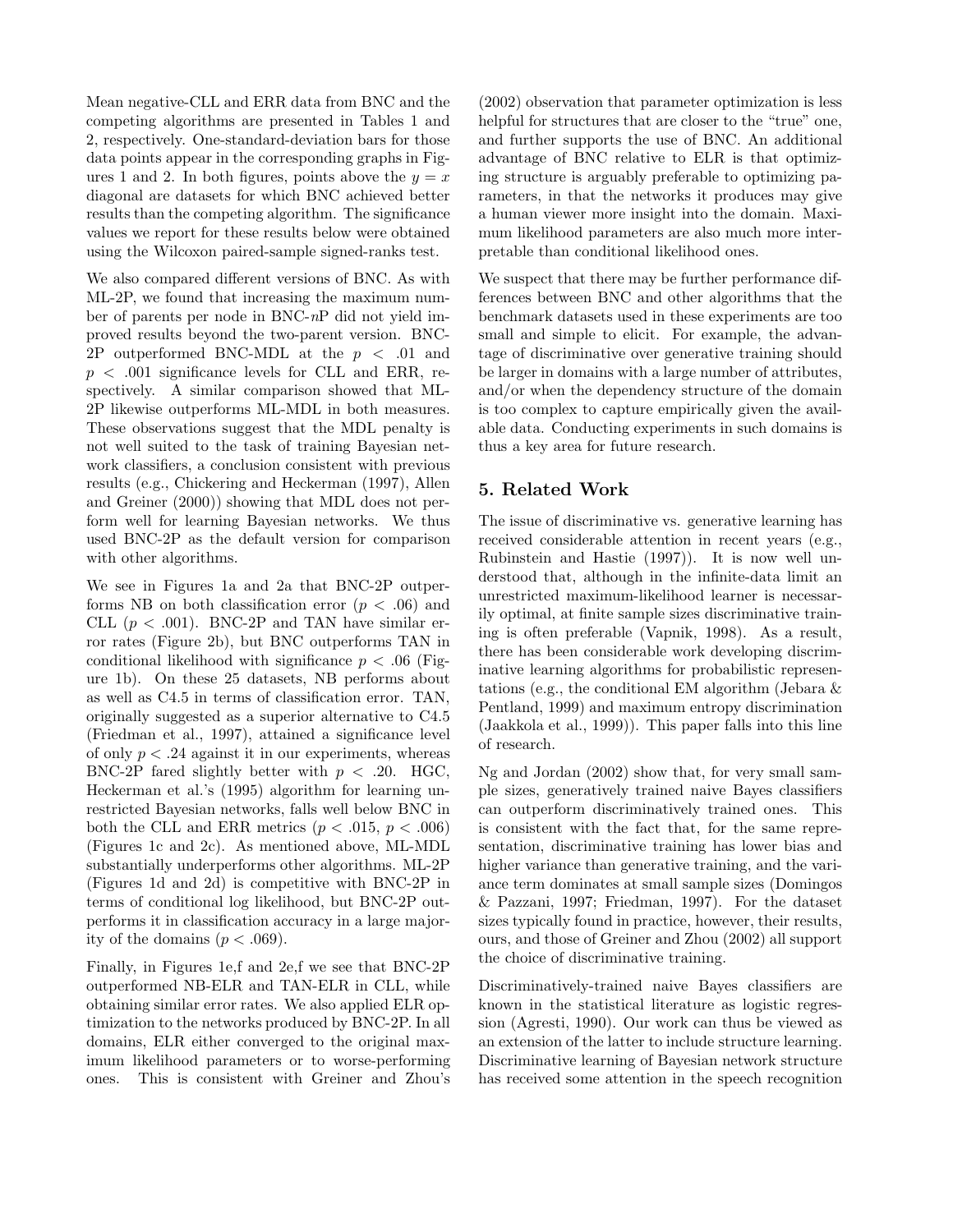| Dataset       | $BNC-2P$ | BNC-MDL | $_{\rm NB}$ | <b>TAN</b> | HGC   | $ML-2P$ | ML-MDL | NB-ELR | TAN-ELR |
|---------------|----------|---------|-------------|------------|-------|---------|--------|--------|---------|
| australian    | 0.349    | 0.357   | 0.408       | 0.434      | 0.358 | 0.351   | 0.343  | 0.380  | 0.434   |
| breast        | 0.121    | 0.141   | 0.223       | 0.113      | 0.223 | 0.155   | 0.223  | 0.194  | 0.122   |
| chess         | 0.135    | 0.116   | 0.298       | 0.190      | 0.137 | 0.263   | 0.272  | 0.151  | 0.134   |
| cleve         | 0.494    | 0.510   | 0.461       | 0.509      | 0.477 | 0.418   | 0.523  | 0.421  | 0.509   |
| corral        | 0.088    | 0.115   | 0.314       | 0.091      | 0.106 | 0.084   | 0.082  | 0.252  | 0.238   |
| <b>CTX</b>    | 0.370    | 0.344   | 0.409       | 0.450      | 0.339 | 0.341   | 0.341  | 0.375  | 0.448   |
| diabetes      | 0.562    | 0.530   | 0.527       | 0.541      | 0.530 | 0.531   | 0.479  | 0.507  | 0.541   |
| flare         | 0.417    | 0.410   | 0.586       | 0.427      | 0.410 | 0.400   | 0.410  | 0.421  | 0.427   |
| german        | 0.605    | 0.551   | 0.536       | 0.588      | 0.534 | 0.563   | 0.547  | 0.530  | 0.588   |
| glass         | 1.145    | 1.535   | 1.232       | 1.521      | 1.535 | 1.104   | 1.535  | 1.173  | 1.332   |
| glass2        | 0.586    | 0.726   | 0.558       | 0.572      | 0.698 | 0.556   | 0.726  | 0.517  | 0.572   |
| heart         | 0.477    | 0.705   | 0.450       | 0.448      | 0.412 | 0.474   | 0.716  | 0.440  | 0.448   |
| hepatitis     | 0.481    | 0.410   | 0.516       | 0.310      | 0.489 | 0.410   | 0.474  | 0.365  | 0.310   |
| iris          | 0.155    | 0.256   | 0.189       | 0.236      | 0.137 | 0.154   | 0.169  | 0.189  | 0.236   |
| letter        | 0.640    | 1.244   | 1.261       | 0.655      | 1.170 | 0.679   | 1.190  | 1.261  | 0.655   |
| lymphography  | 0.438    | 0.697   | 0.430       | 0.419      | 0.790 | 0.585   | 0.746  | 0.364  | 0.419   |
| $mofn-3-7-10$ | 0.197    | 0.225   | 0.228       | 0.202      | 0.226 | 0.195   | 0.226  | 0.245  | 0.000   |
| pima          | 0.562    | 0.530   | 0.527       | 0.541      | 0.530 | 0.531   | 0.479  | 0.513  | 0.541   |
| satimage      | 0.453    | 0.651   | 3.120       | 0.751      | 0.780 | 0.510   | 0.780  | 1.046  | 0.665   |
| segment       | 0.171    | 0.377   | 0.565       | 0.246      | 0.303 | 0.228   | 0.312  | 0.212  | 0.211   |
| shuttle-small | 0.033    | 0.124   | 0.087       | 0.070      | 0.241 | 0.063   | 0.241  | 0.047  | 0.033   |
| soybean-large | 0.200    | 0.804   | 0.441       | 0.171      | 1.541 | 0.251   | 0.874  | 0.220  | 0.172   |
| vehicle       | 0.686    | 1.018   | 2.034       | 0.741      | 1.105 | 0.743   | 0.958  | 0.773  | 0.696   |
| vote          | 0.126    | 0.137   | 0.618       | 0.169      | 0.183 | 0.121   | 0.144  | 0.129  | 0.150   |
| waveform-21   | 0.714    | 0.707   | 0.876       | 0.779      | 0.891 | 0.630   | 0.745  | 0.503  | 0.779   |

Table 1. Experimental results: negative conditional log likelihood.

Table 2. Experimental results: classification error.

| Dataset       | BNC-2P | BNC-MDL | NB    | TAN   | C4.5  | $_{\mathrm{HGC}}$ | $ML-2P$ | ML-MDL | $NB-ELR$ | TAN-ELR |
|---------------|--------|---------|-------|-------|-------|-------------------|---------|--------|----------|---------|
| australian    | .1296  | .1405   | .1489 | .1751 | .1510 | .1445             | .1391   | .1373  | .1488    | .1723   |
| breast        | .0425  | .0518   | .0245 | .0351 | .0610 | .0245             | .0668   | .0245  | .0339    | .0351   |
| chess         | .0422  | .0450   | .1266 | .0760 | .0050 | .0469             | .0966   | .0994  | .0600    | .0375   |
| cleve         | .1997  | .2563   | .1791 | .2164 | .2060 | .2129             | .1820   | .2196  | .1660    | .2164   |
| corral        | .0119  | .0000   | .1277 | .0143 | .0150 | .0000             | .0000   | .0000  | .1273    | .0771   |
| <b>CTX</b>    | .1580  | .1397   | .1505 | .1631 | .1390 | .1308             | .1370   | .1238  | .1505    | .1603   |
| diabetes      | .2666  | .2569   | .2571 | .2384 | .2590 | .2569             | .2550   | .2484  | .2419    | .2384   |
| flare         | .1804  | .1776   | .2024 | .1780 | .1730 | .1776             | .1810   | .1776  | .1813    | .1780   |
| german        | .2643  | .2977   | .2458 | .2609 | .2710 | .2748             | .3085   | .3069  | .2456    | .2609   |
| glass         | .4173  | .6884   | .4412 | .4578 | .4070 | .6884             | .4412   | .6884  | .4220    | .5018   |
| glass2        | .2691  | .4701   | .2236 | .2249 | .2390 | .4701             | .2329   | .4701  | .1938    | .2249   |
| heart         | .1874  | .4635   | .1550 | .1847 | .2180 | .1484             | .2221   | .4390  | .1550    | .1847   |
| hepatitis     | .1618  | .1877   | .1930 | .1302 | .1750 | .1877             | .1967   | .2011  | .1294    | .1302   |
| iris          | .0420  | .0563   | .0699 | .0763 | .0400 | .0427             | .0414   | .0699  | .0485    | .0763   |
| letter        | .1830  | .3530   | .3068 | .1752 | .1220 | .3092             | .1896   | .2998  | .3068    | .1752   |
| lymphography  | .1635  | .2794   | .1662 | .1784 | .2160 | .3624             | .2247   | .3027  | .1470    | .1784   |
| $mofn-3-7-10$ | .0859  | .1328   | .1328 | .0850 | .1600 | .1328             | .0859   | .1328  | .1367    | .0000   |
| pima          | .2666  | .2569   | .2571 | .2384 | .2590 | .2569             | .2550   | .2484  | .2505    | .2384   |
| satimage      | .1745  | .2220   | .1915 | .1395 | .1770 | .2710             | .1840   | .2710  | .1730    | .1420   |
| segment       | .0571  | .1364   | .1221 | .0675 | .0820 | .1130             | .0831   | .1130  | .0701    | .0571   |
| shuttle-small | .0047  | .0186   | .0140 | .0093 | .0060 | .1349             | .0145   | .1349  | .0083    | .0052   |
| soybean-large | .0754  | .3373   | .0852 | .0644 | .0890 | .6466             | .0922   | .3668  | .0920    | .0663   |
| vehicle       | .2922  | .4478   | .3892 | .2718 | .3170 | .5077             | .3451   | .4001  | .3453    | .2727   |
| vote          | .0417  | .0420   | .0991 | .0509 | .0530 | .0463             | .0467   | .0489  | .0370    | .0487   |
| waveform-21   | .2670  | .3281   | .2142 | .2534 | .3490 | .4345             | .2543   | .2160  | .1772    | .2534   |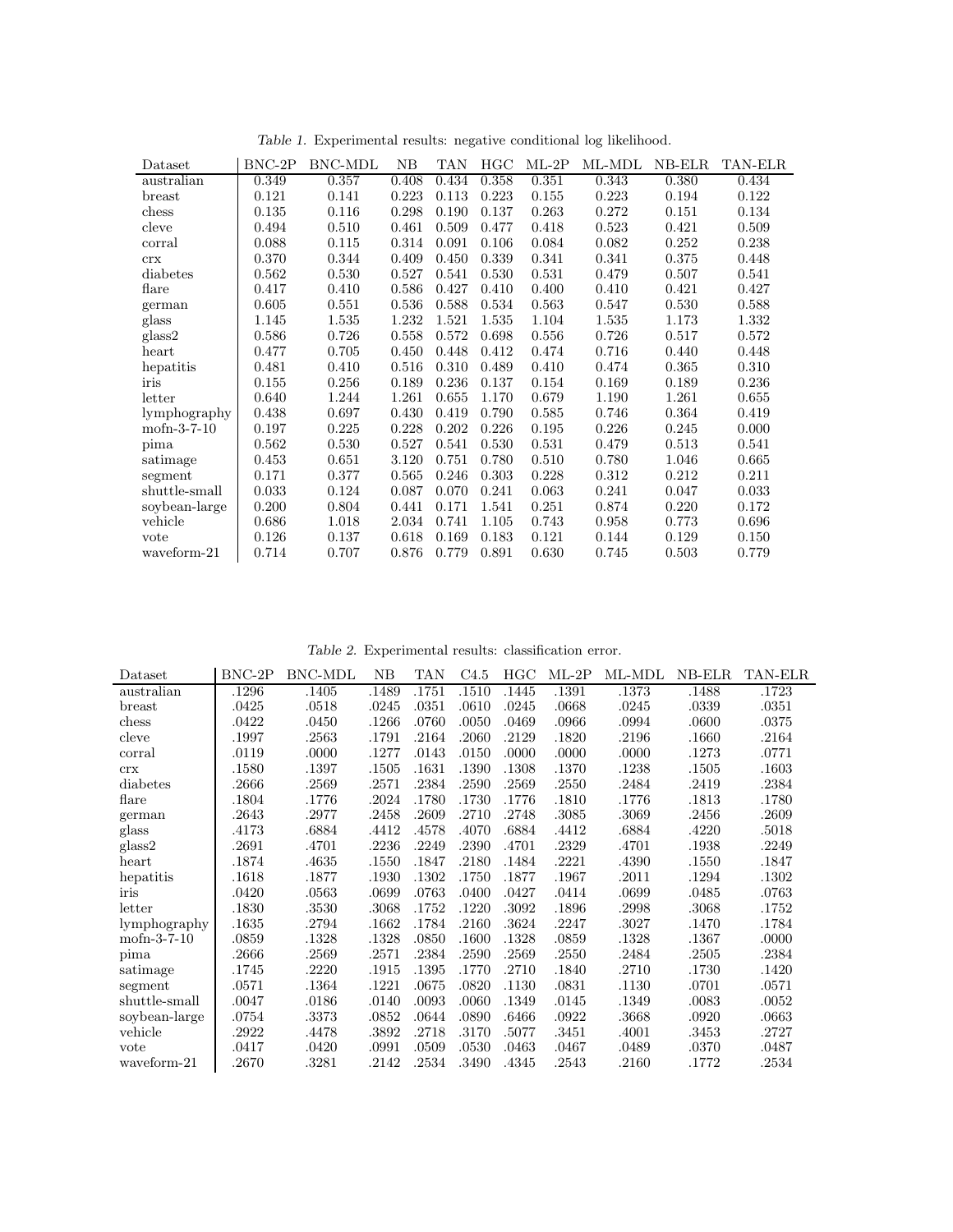

Figure 1. BNC-2P vs. competing algorithms: negative conditional log likelihood.



Figure 2. BNC-2P vs. competing algorithms: classification error.